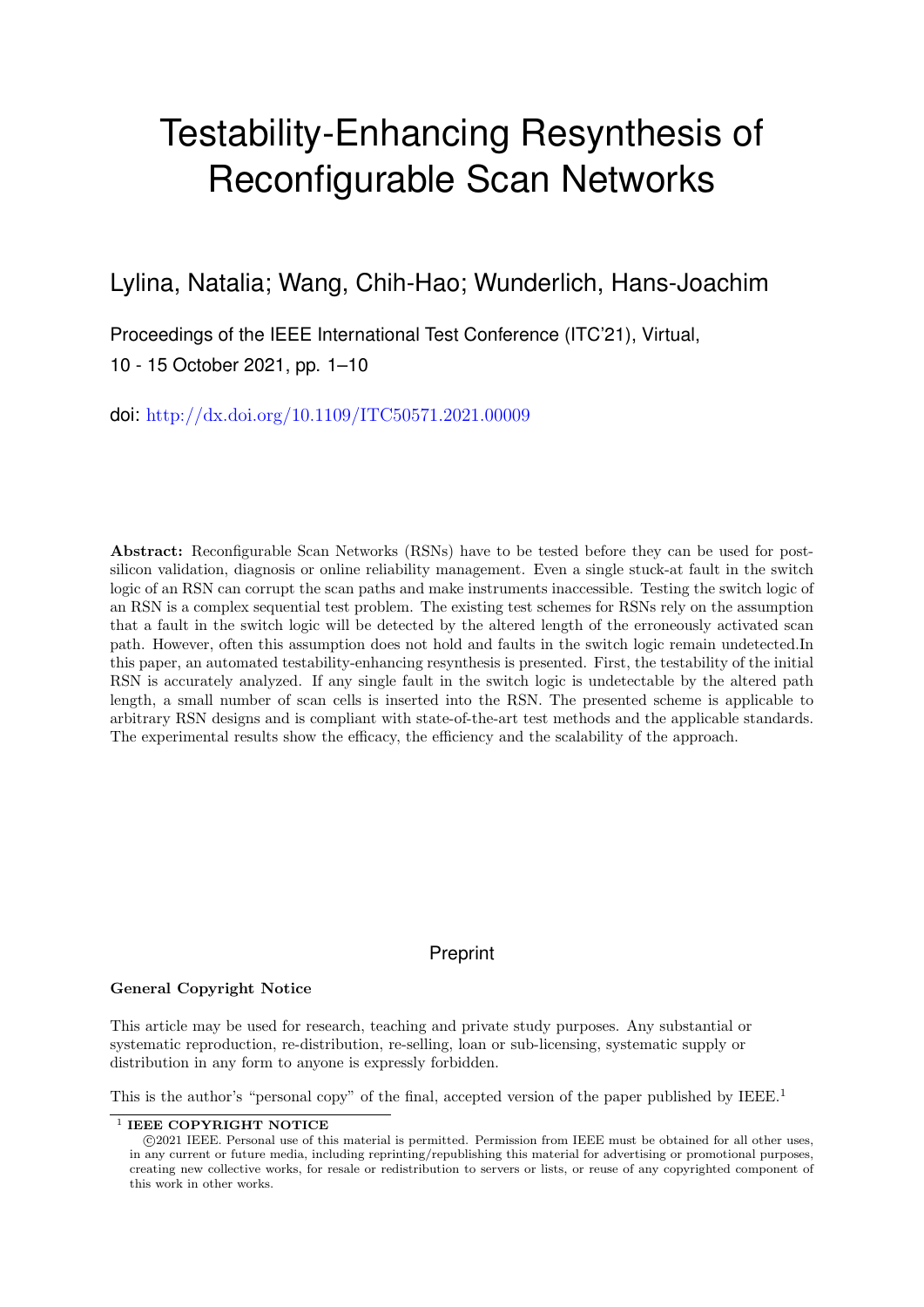# Testability-Enhancing Resynthesis of Reconfigurable Scan Networks

Natalia Lylina, Chih-Hao Wang, Hans-Joachim Wunderlich ITI, University of Stuttgart, Pfaffenwaldring 47, D-70569 Stuttgart, Germany *{*lylina, wangco, wu*}*@informatik.uni-stuttgart.de

*Abstract*—Reconfigurable Scan Networks (RSNs) have to be tested before they can be used for post-silicon validation, diagnosis or online reliability management. Even a single stuck-at fault in the switch logic of an RSN can corrupt the scan paths and make instruments inaccessible. Testing the switch logic of an RSN is a complex sequential test problem. The existing test schemes for RSNs rely on the assumption that a fault in the switch logic will be detected by the altered length of the erroneously activated scan path. However, often this assumption does not hold and faults in the switch logic remain undetected.

In this paper, an automated testability-enhancing resynthesis is presented. First, the testability of the initial RSN is accurately analyzed. If any single fault in the switch logic is undetectable by the altered path length, a small number of scan cells is inserted into the RSN. The presented scheme is applicable to arbitrary RSN designs and is compliant with state-of-the-art test methods and the applicable standards. The experimental results show the efficacy, the efficiency and the scalability of the approach.

*Keywords*-Reconfigurable Scan Networks, Testability, Designfor-Test, Online Test, Offline Test, Switch Logic

#### I. INTRODUCTION

Modern devices integrate complex on-chip instrumentation to enhance fast yield bring-up as well as to ensure its dependable and reliable operation [1]. Numerous instruments, such as Built-In Self-Test registers (BIST), sensors, aging monitors or trace buffers are integrated into the Deviceunder-Test (DUT). Reconfigurable Scan Networks (RSNs), as standardized by IEEE Std. 1687 [2] and IEEE Std. 1149.1 [3], can be used to collect the evaluation results from the embedded instruments and to control their operation. Thereby, an efficient online reliability management for safety-critical systems can be enabled using RSNs throughout the device lifetime [4, 5].

All these applications rely on the correct operation of the RSNs, which may become a dependability bottleneck of a device. Even a single fault in the RSN could corrupt scan paths, the erroneous data may be fetched by the RSN, make the instruments inaccessible through the RSN, and eventually result in a system failure. To ensure the reliable operation of RSNs, various approaches for test, diagnosis and post-silicon validation of RSNs have been presented [6–12]. The publications [7] and [8] present test methods to address gate-level stuck-at-faults in scan segments. Additional control structures can be added into the RSN to improve the observability of shadow regissters [7]. In [9], the focus is on the testability of reconfiguration modules, such as scan multiplexers. In [11], the problem of post-silicon validation of RSNs is considered to find possible mismatches between the specification and the actual silicon implementation. In [12], a diagnostic procedure is presented for permanent faults in the reconfiguration logic.

The above mentioned test, validation and diagnosis methods rely on the fact that a fault or a mismatch in the switch logic is detected based on the altered scan path length [6– 12]. However, if such fault does not alter the length of the activated scan path, it remains undetected. Although, the untestable mismatches can be enumerated using simulationbased techniques as in [11], currently there does not exist any systematic solution to detect them during test.

Sequential test generation could be applied to detect the faults, which remain undetected by the above mentioned test strategies [13]. However, such strategies are costly, typically require a high number of test vectors and are often not feasible due to their test length. In addition, these strategies are not applicable for online and concurrent test of RSNs during lifetime. At the same time, structural resynthesis has been proposed to improve various dependability aspects of RSNs, including trustworthiness [14], fault-tolerance [15] and security compliance with the DUT [16–18].

This paper presents a design-for-test (DfT) approach to improve the offline and online RSN test with negligible hardware costs. First, an accurate testability analysis is performed to find faults, which are not detectable by an altered path length. If such faults are present in the RSN, a light-weight automated resynthesis enhances the testability with respect to single faults in the switch logic of RSNs. The resynthesis changes some scan path lengths and ensures a successful fault detection by the existing test, diagnosis and validation schemes. The only changes consist in adding a small number of scan cells, and leave the RSN still compliant with state-of-the-art standards and algorithms.

The remainder of the paper is organized as follows. The background of RSNs is presented in Section II. In Section III, the details of RSN modeling are given. In Section IV, a testability analysis is presented for so-called series-parallel RSNs. Section V discusses the applicability of the presented algorithm for arbitrary RSN graphs. In Section VI, a method is presented to improve the testability by adding a minor number of scan cells. In Section VII, some implementation details are given. Section VIII provides experimental results, which show the efficacy, the efficiency and the scalability of the presented method. Finally, Section IX concludes the paper.

Regular Paper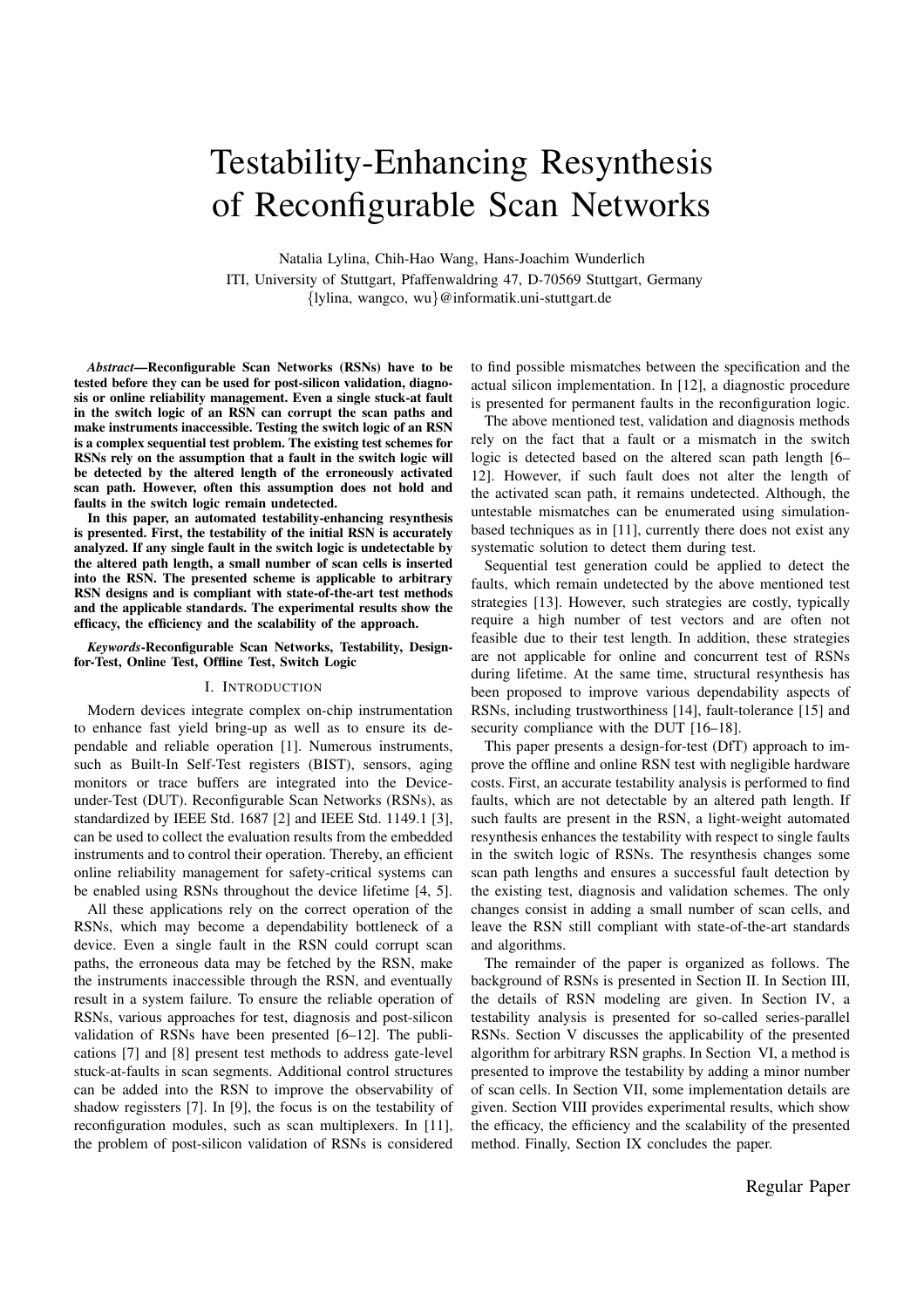# II. RECONFIGURABLE SCAN NETWORKS

# *A. Basic Definitions*

Reconfigurable Scan Networks, as shown in Fig. 1, are constructed of the basic components, which are commonly referred as scan primitives, and include the following:



Fig. 1. RSN example

- *•* The *Scan Segments* are the scan primitives, which directly access the instruments and transfer the data from a primary scan-in port (SI) towards a primary scan-out port (SO). Each scan segment consists of a shift register and of an optional shadow register.
- *•* The *Scan Multiplexers* are the control scan primitives, which include specific parts of the RSN into an activated path, depending on the value of the address control signal.
- *•* The *Segment Insertion Bits* (SIBs) are the control scan primitives, which either include or exclude specific part of the RSN into a path.

The control signals, which drive the control scan primitives, can be external to an RSN, or be internal, if they come from the shadow registers of the control scan segments. A *Scan Configuration* is defined by the state of the control scan segments. A non-circular path, which includes currently selected scan primitives, is referred as an *Active Scan Path* (ASP), and considers valid assignments to control signal values. In a valid scan configuration, a single ASP is activated.

Each access to an RSN is modeled as a *Capture-Shift-Update (CSU)-operation*, as presented in [6]. During the capture-phase, the data is read from the instruments to the shift registers of the scan segments. During the shift-phase, this data is shifted through the RSN towards the scan-out port, and new data is being shifted-in through the scan-in port. Finally, during the update-phase, the data is latched in the shadow registers and can be used to drive the internal control signals or to control the instrument's operation. More details on RSNs can be found in [6].

# *B. Test of RSNs*

Test and debug infrastructure occupy a significant area on a chip. For example, an industrial report describes applications where 20% of functional bugs occur in the debug circuitry [19]. Faults in RSNs may arise in various fault locations, which include the scan segments, the control scan primitives and the interconnects. In contrast to testing conventional scan chains [20, 21], specific fault effects in RSNs are observable only for certain scan configurations. To test a particular fault in a scan primitive, the scan primitive must be included into an active scan path at least once.

Stuck-at-faults in scan segments can be addressed as in [7, 8, 22]. Single high-level stuck-at fault in the switch logic, which may occur e.g. in a scan multiplexer or in a SIB, can corrupt the data flow in the RSN. If a scan multiplexer is affected by a *"stuck-at-id"* fault, it always selects a specific scan-input regardless of the logic value, which drives its address control port. A SIB is *"stuck-at-asserted"*, if access to the underlying segment is always provided. In the opposite case, the SIB is *"stuck-at-deasserted"*.

As mentioned above, state-of-the-art test and validation schemes rely on the assumption that a fault in the switch logic changes the length of the activated scan path and can be detected this way [6–12]. If this assumption is not valid, the target fault remains undetected.

Definition 1: Any single fault *f* in the switch logic of the RSN is categorized as *"detectable by a path length (DT-PL)"*, if under the same scan configuration, the path length of the fault-free RSN is different compared to the faulty path, which is erroneously activated due to the fault *f*. Otherwise, a fault is categorized as *"undetectable by a path length (UDT-PL)"*.

Example: *In Fig. 1, an initial ASP traverses the scan segments s*1*, s*3 *and s*7*. If the scan multiplexer m*1 *is affected by a stuck-at-1 fault, the actual scan path is corrupted and now traverses the scan segment s*2 *as shown with a dashed red line. In this case, the data from the sensor 2 is captured instead of the data from the sensor 1. If the scan segments s*1 *and s*2 *have the same length, the fault is undetectable by a path length and Silent Data Corruption occurs.*

#### *C. Resynthesis Goals*

The presented testability-enhancing automated resynthesis of RSNs has the following goals:

- *• Exact testability analysis:* The testability of RSNs should be accurately analyzed as shown in Section IV. If even a single fault is undetectable by a path length, the RSN is untestable. Otherwise, it is proven to be testable.
- *• Enhanced fault detection for single faults:* For any initially untestable RSN, an automated resynthesis should ensure that all single faults in the switch logic are detectable by a path length, as discussed in Section VI.
- *• Completeness and scalability:* The method should be applied within an acceptable runtime to large RSN designs with an arbitrary structure. For the resulting RSN, the testability analysis should validate that all target faults are now detectable by a path length.
- *• Minimized hardware overhead:* A number of scan cells, which are added into the RSN to ensure unique path lengths, should be minimized.
- *• Compatibility with the existing test schemes:* The RSN topology rules should not be modified. Thereby, the efforts of changing the existing test and access patterns are minimized, and also the security compliance with the DUT [17, 23] is not affected. The method should be applicable in addition to the existing online or offline techniques for RSNs [6–12].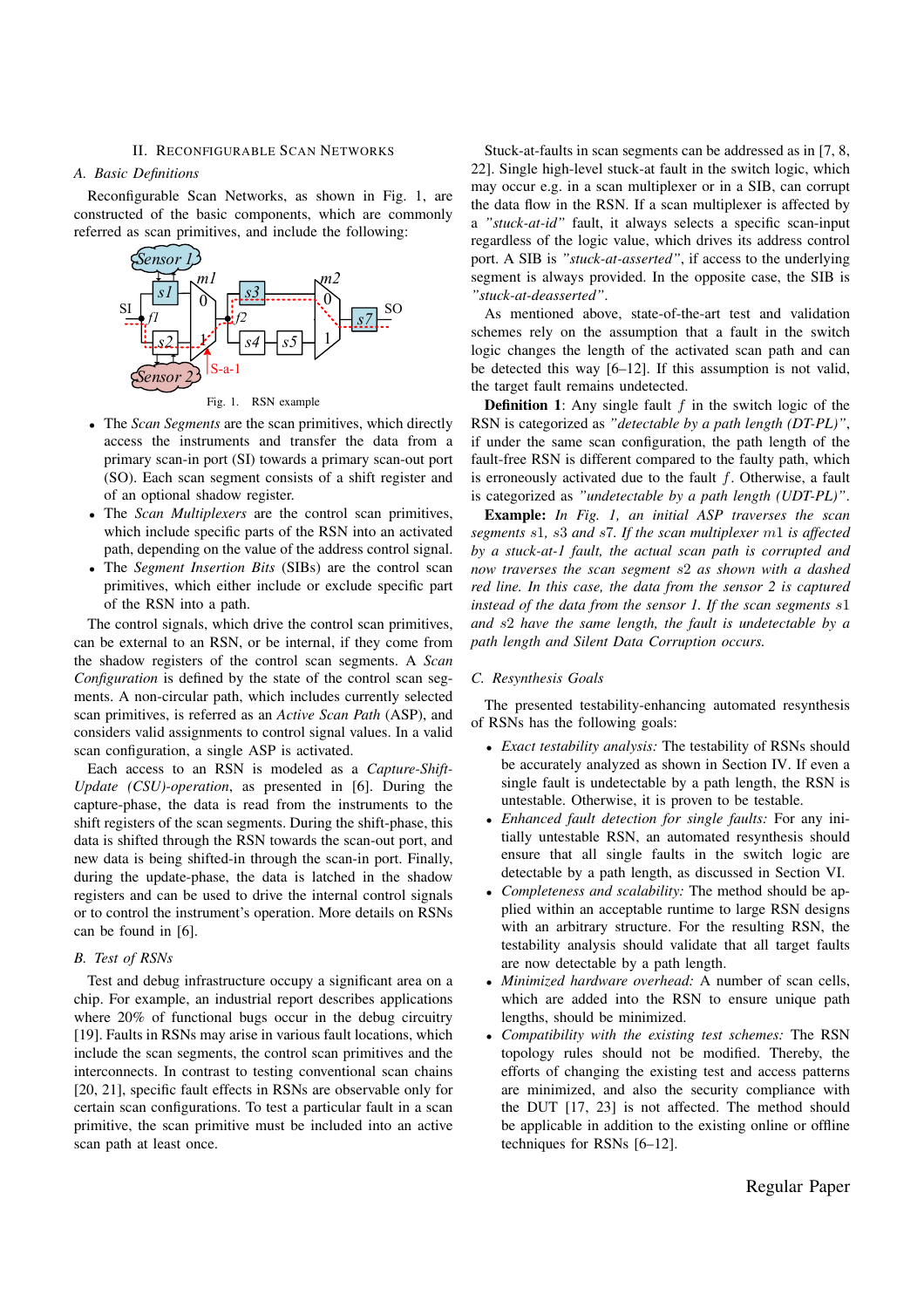#### III. RSN MODELING

# *A. Flat RSN Graphs*

An RSN is modeled as a directed graph  $G := (V, E)$ , where *V* is a vertex set and *E* is an edge set of the graph. The sources *I* are the vertices, which only have outgoing edges; the sinks *O* only have incoming edges. A graph representation of the RSN from Fig. 1 is shown in Fig 2.



Fig. 2. Graph representation

Each vertex models a single scan primitive, a fan-out or corresponds to a primary scan-in or to a primary scan-out port. The edges represent the direct structural connectivities between the vertices. All control scan primitives, such as SIBs and multiplexers with an arbitrary number of scan inputs, are modeled as a combination of 2-input scan multiplexers and scan segments.

The considered fault set includes all the single high-level "stuck-at" faults in the switch logic.

# *B. Series-Parallel RSN Graphs*

A so-called series-parallel graph simplifies the testability analysis presented in Section IV and the synthesis presented in Section VI. A general algorithm is proposed in Section V.

Definition 2: A directed acyclic *Series-Parallel* RSN graph (SP-RSN)  $G := (V, E)$  with a vertex set V and an edge set E has a single source vertex and a single sink vertex, and is defined as:

- *•* A graph, which consists of two vertices, which are connected via a single edge;
- Or a composition of two series-parallel graphs  $G_1$  :=  $(V_1, E_1)$  and  $G_2 := (V_2, E_2)$ :
	- 1) A *parallel* composition: The source of  $G_1$  is identified with the source of  $G_2$ , and the sink of  $G_1$  is identified with the sink of  $G_2$ .
- 2) A *series* composition: The sink of  $G_1$  is identified with the source of  $G_2$ .

Fig. 3.a and b show a parallel and a series composition of two sub-RSNs. Any directed graph, which does not fulfill the conditions above is referred as a *non-series-parallel graph*.



Fig. 3. RSN segments connected in a) parallel b) series

# *C. Hierarchical RSN Structures*

To process RSNs efficiently, possible hierarchical relations between the scan primitives are formalized, as shown in Fig. 4.

A gate *mn* is reachable from another gate *mi* if at least one valid path can be activated from *mi* to *mn* in the RSN. For each reconvergent fan-out stem *fi*, a gate *mi* is its reconvergence gate [24], if there exist at least two disjoint paths from *f i* to *mi*. Due to the RSN structure, only scan multiplexers can serve as reconvergence gates. A closing reconvergence of the stem region is such a reconvergence gate, which does not reach any other reconvergence gate of the corresponding fanout stem. The stem regions of the reconvergent fan-out stems are composed of all such scan primitives which are reachable from a given fan-out stem and also that a path from any of these primitives to the closing reconvergence exists. The stem region of *fi* is shown with grey color. The following hierarchical relations are considered:



Fig. 4. Hierarchical relations

- *•* All the paths through a scan primitive *mi* traverse another scan primitive *mn* and *mn* is reachable from *mi*. We say that *mn dominates mi*.
- *•* A scan primitive *mi* dominates *mc.*1, and *mc.*1 belongs to such a stem region, where *mi* is a closing reconvergence. We say that *mi* is a *parent* of *mc.*1.
- *•* A scan primitive *mc.*1 reaches a scan-input "0" of its parental scan mux *mi*, it is referred as an *0-child*.
- *•* A scan primitive *mn* dominates *mi*, but is not its parent. We say that *mn* is a *neighbor* of *mi*.

Example: *The RSN graph from Fig. 2 is a series-parallel RSN. The multiplexer m*2 *is a reconvergence multiplexer of the fanout stem f*2 *and is its closing reconvergence.*

# IV. TESTABILITY ANALYSIS

Testability analysis has to identify all the single faults at the control signals which cannot be detected by observing the length of the activated path, in other words, the faults, which are *undetectable by a path length*. This section describes an algorithm to be applied to series-parallel RSN graphs. Seriesparallel graphs allow to process the data hierarchically by a divide-and-conquer approach [24, 25]. To keep the algorithm complete, in Section V, some details on the additional steps are provided, which are required to transform an arbitrary nonseries-parallel RSNs into a series-parallel representation.

# Regular Paper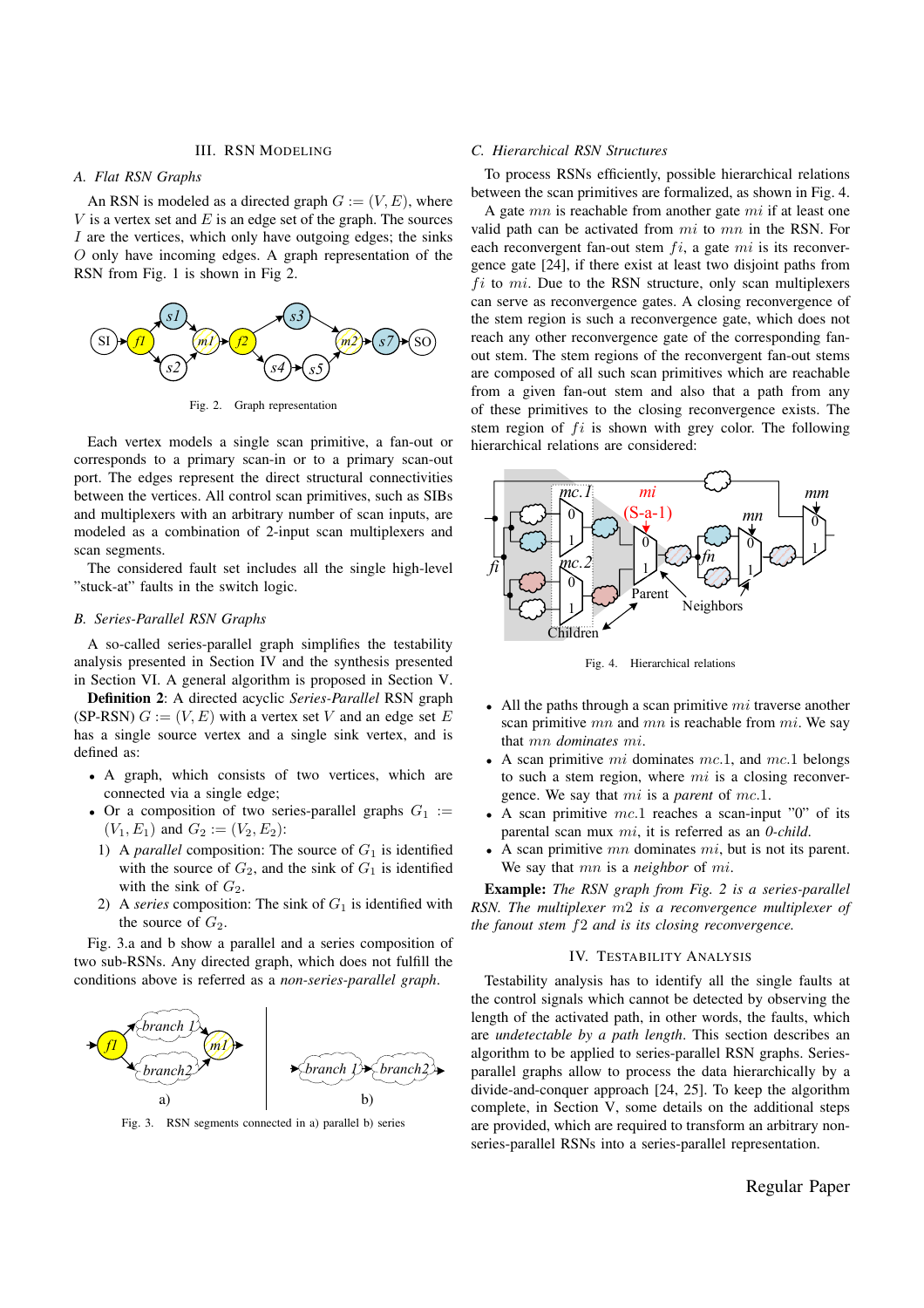In Section IV-A, a construction of binary decomposition trees for series-parallel RSNs is described. This information is further used to relax the testability constraints given a single fault assumption, as discussed in Section IV-B. Finally, in Section IV-C, a divide-and-conquer graph-based testability analysis is presented for single faults, which uses the binary decomposition tree to split a larger analysis problem into a number of smaller problems.

#### *A. Binary Decomposition Tree Construction*

To check, whether an RSN graph is series-parallel, an algorithm based on [26] is applied. The reachability of all scan primitives within the RSN is computed as in [23]. If the initial RSN graph has multiple sources or sinks, auxiliary source and sink vertices are added into its graph representation. A depthfirst-search routine validates, whether a given RSN graph is acyclic. If the RSN graph contains cycles, an acyclic representation is built by removing a few edges. Although a graph, which contains cycles is non-series-parallel by definition, we proceed with the scheme below.

In order to identify the hierarchical relations between the scan primitives, which are used for a further analysis, a sequence of series and parallel reductions is applied. Fig. 5 shows an example for the left part of the RSN from Fig. 1.

- *•* A *series reduction* (S) is applied, if two series-parallel subgraphs are connected in series, and the sink of the first subgraph is the source of the second subgraph. In the resulting graph, the source is taken from the first subgraph, and the sink – from the second subgraph.
- *•* A *parallel reduction* (P) is applied, if the source of the first sub-graph is also the source of the second sub-graph; the same applies to the sinks.



Fig. 5. Graph reduction: two edge pairs are reduced by a series reduction. Then, the resulting subgraphs are reduced in parallel, and a subgraph on the right hand side is obtained

At each step, the information about the performed reduction is saved into a binary decomposition tree. It includes the reduction type and the pointers to two initial subgraphs, each with a list of included scan primitives. If a parallel reduction is applied, some multiplexer *mi* becomes the sink of the resulting graph. The multiplexers, which belong to the initial subgraphs, are identified as *children* of the multiplexer *mi*, and *mi* is identified as their *parent*. If a series reduction is applied, all the scan multiplexers of the first subgraph are identified as *neighbors* of the multiplexers of the second subgraph, and vice versa.

The reductions are applied, until no more reductions are possible, in a top-down manner. A binary decomposition tree for the RSN from Fig. 1 is shown in Fig. 6. If an RSN graph is series-parallel, its decomposition tree can be decomposed to a single vertex. The vertices of the decomposition tree define, whether the subgraphs are connected in parallel, as shown with a green "P" vertex, or in series, as shown with a blue "S" vertex.



Fig. 6. Binary decomposition tree

Thanks to the Church-Rosser property [27] of the reduction system, any sequence of such reductions, which are applied to an RSN graph, would lead to a graph, which consists of a single edge. In the other case, the graph is not series-parallel and has to be handled as detailed in Section V.

#### *B. Single Fault Reachable Paths Identification*

The presented analysis is restricted to a realistic case of single faults and can be incrementally extended for multiple faults. The method presented in this subsection allows to relax the testability conditions under the single fault assumption. More specifically, it allows to identify for a pair of paths, whether the first path can be erroneously activated instead of the second path, due to a single fault *f* in the switch logic, or vice versa. If it is not the case, the detection of the fault *f* does not depend on the difference between the lengths of these paths.

**Definition** 3: An ASP  $p_l$  is called to be *"single fault reachable"* from the intended ASP  $p_k$  if and only if, due to a single fault in the switch logic, instead of an intended path  $p_k$  a path  $p_l$  is activated.

To check if the paths are single fault reachable, their activation conditions are analyzed. First, the activation conditions are computed for all vertices in the RSN graph. This step is only performed once for a given (sub-)RSN. For each vertex, the possible partial paths, which start at a (pseudo-) primary scanin and reach the vertex, are collected into a map. A path length serves as a value, and arrays of possible conditions, which are required to activate a certain path, serve as a key, as shown in Table I for the RSN from Fig. 1. Each condition array includes the assignments to the multiplexers, which are required to include a given primitive into an ASP. Each bit *conds*(*mi*) of the configuration array *conds* specifies the required value of the address control signal of the scan multiplexer *mi*.

To determine, whether a certain partial path  $p_1$  is "single" fault reachable" from another partial path  $p_0$  given a fault in the multiplexer  $m_i$  (as shown in Fig. 4) in a series-parallel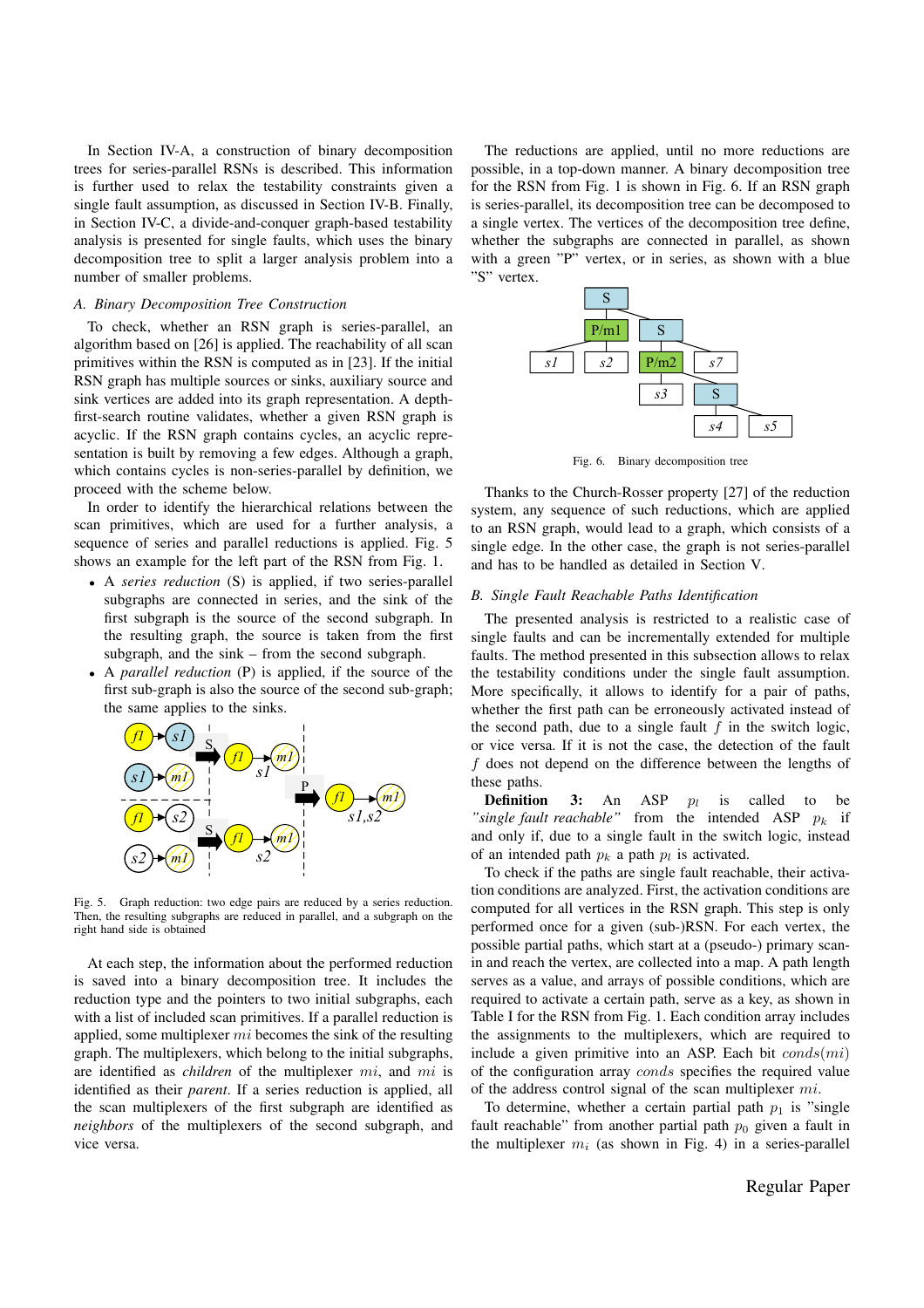| <b>TABLE I</b><br>POSSIBLE PATHS |                                                                                     |        |                              |  |  |  |
|----------------------------------|-------------------------------------------------------------------------------------|--------|------------------------------|--|--|--|
| Segment                          | Length                                                                              | m1     | Conditions<br>m <sub>2</sub> |  |  |  |
| s1                               | s1                                                                                  |        |                              |  |  |  |
| s7                               | ${  s1  \sigma  s2  } +  s3  +  s7 $<br>${  s1  \sigma  s2  } +  s4  +  s5  +  s7 $ | X<br>X |                              |  |  |  |

RSN, the conditions arrays of the last elements of the paths are compared bit by bit. The comparison continues either until both arrays are processed or until at least one contradicting value is found. If all the conditions below are fulfilled the paths are single fault reachable, and otherwise they are not single fault reachable:

- *•* Faulty multiplexer *mi*: The conditions arrays should differ at the bit *conds*(*mi*) to reflect the fault.
- Children of *mi*: The conditions arrays can take arbitrary values for the bits, which represent the children of *mi*. If the multiplexer *mi*, due to a fault, always selects a wrong scan-input, e.g. it is stuck-at-1, the multiplexer *mc.*1 is no longer included into an ASP, and can take an arbitrary value. The scan multiplexer *mc.*2, on the contrary, is now included into a path. If its value was not restricted in the initial path  $p_0$  (X-value), it can also take an arbitrary value. A similar logic is applied, if the multiplexer *mi* is stuck-at-0.
- *•* Neighbors and parents of *mi*: The conditions should not differ for any of the bits, which correspond to the neighbors or to the parents of a faulty multiplexer. In Fig. 4, *mn* is a neighbor, *mm* is a parent of the multiplexer *mi*. Since these multiplexers do not belong to a stem region, where a *mi* is a closing reconvergence, a fault in the multiplexer *mi* does not affect the data propagation through the multiplexers *mn* or *mm*.

Example: *In Fig. 1, if the multiplexer m*1 *is faulty, the partial ASP, which traverses the RSN from the fan-out stem f*2 *to the scan-out port is not affected. The faulty ASP, which is highlighted with a dashed red line, is "single fault-reachable" from the intended ASP, which is shown with a blue color. The paths through s*7 *in Table I are single fault reachable from one another, given a fault in the multiplexer m*2*.*

# *C. Testability Property Analysis*

Section IV-C1 identifies whether there are *single fault reachable* paths with the same length in a simple flat RSN graph. This approach is extended in a divide-and-conquer manner, using the binary decomposition tree, as shown in Section IV-C2.

*1) Analysis of Elementary Flat RSNs :* The detectability of the faults, which affect a multiplexer *m*, is analyzed as shown in Algorithm 1. The multiplexer is annotated with a list of possible path length differences between the different scan-inputs of this multiplexer. All the combinations of partial paths, which end at the 0-input  $paths_0$ , and the 1-input  $paths_1$ (Line 1-2) of a multiplexer *m*, are analyzed. The values in the conditions arrays of the last vertices in the partial paths are compared (Line 9) as described in Section IV-B.

If the activation conditions  $(conds<sub>0</sub> and conds<sub>1</sub>)$  for these paths fulfill the single fault reachability property, the differences between the path lengths (*pathLen*) are added into the *differences* set (Line 12). If any single fault reachable pair of paths is indistinguishable by a path length, a fault is undetectable UDT-PL (Lines 15-16).

| <b>Algorithm 1:</b> <i>Node</i> :: analyze |                                                                                                                    |  |  |  |  |
|--------------------------------------------|--------------------------------------------------------------------------------------------------------------------|--|--|--|--|
|                                            | <b>Input:</b> The initial scan multiplexer $m_i$                                                                   |  |  |  |  |
|                                            | <b>Output:</b> List of problematic spots <i>problems</i>                                                           |  |  |  |  |
|                                            | 1 $paths_0 \leftarrow m_i.child0.paths;$                                                                           |  |  |  |  |
|                                            | $paths_1 \leftarrow m_i.child1.path;$                                                                              |  |  |  |  |
| 3                                          | for $path_0 \in paths_0$ do                                                                                        |  |  |  |  |
| 4                                          | $pathLen_0 \leftarrow path_0.key();$                                                                               |  |  |  |  |
| 5                                          | $conds_0 \leftarrow path_0.value();$                                                                               |  |  |  |  |
| 6                                          | for $path_1 \in paths_1$ do                                                                                        |  |  |  |  |
| 7                                          | $pathLen_1 \leftarrow path_1.key();$                                                                               |  |  |  |  |
| 8                                          | $conds_1 \leftarrow path_1.value();$                                                                               |  |  |  |  |
| 9                                          | <b>if</b> $(1FReachable(conds0,conds1, mi))$ then                                                                  |  |  |  |  |
| 10                                         | $\label{eq:diff} \begin{aligned} \textit{dif} \leftarrow [\textit{pathLen}_0 - \textit{pathLen}_1]; \end{aligned}$ |  |  |  |  |
| 11                                         | differences.append(di).                                                                                            |  |  |  |  |
| 12                                         | end                                                                                                                |  |  |  |  |
| 13                                         | end                                                                                                                |  |  |  |  |
|                                            | 14 end                                                                                                             |  |  |  |  |
|                                            | 15 if $differences. contains(0)$ then                                                                              |  |  |  |  |
| 16                                         | $problems.add(m_i, differences)$                                                                                   |  |  |  |  |
| 17                                         | end                                                                                                                |  |  |  |  |

*2) Hierarchical Analysis:* The testability analysis is applied hierarchically and follows the order of the reverse polish notation of the decomposition tree from Section IV-A. The smallest considered subgraph is limited by a first traversed parallel composition vertex of the tree. The sub-graph is processed as described in Section IV-C1, and the detectability of the faults, which affect the control logic in the sub-RSN, is analyzed. The whole subgraph is abstracted to a single vertex, and the possible partial path lengths in this subgraph are used for annotation of this vertex. As soon as the low-level subgraphs are processed, the computation proceeds to a higher level, until the whole RSN is validated. If all the target faults are detectable by a path length, then the RSN is testable and the computation converges. Otherwise, the information about the control primitives, which are affected by undetectable faults, as well as the possible differences of the partial path lengths through different scan-inputs of the affected primitive is used to ensure fault detection during the resynthesis.

Example: *Given the decomposition tree from Fig. 6, the computation starts at the scan segment s*1*. The tree is traversed upwards until the first parallel composition is found. The smallest considered network includes the nodes s*1*, s*2 *and P/m*1*. The Algorithm 1 is performed on the subgraph. After the path lengths are validated in this sub-RSN, it is represented as a single node, as shown in Fig 7.*

*At this step, not all the children of the top level series composition are processed. The algorithm backtracks to the node s*3*, and then to the nodes s*4 *and s*5*. The considered subgraph now includes the nodes*  $s3$ ,  $s4$ ,  $s5$ ,  $S$  *and*  $P/m2$ , *and its testability is analyzed. The computation continues, until the whole RSN is processed.*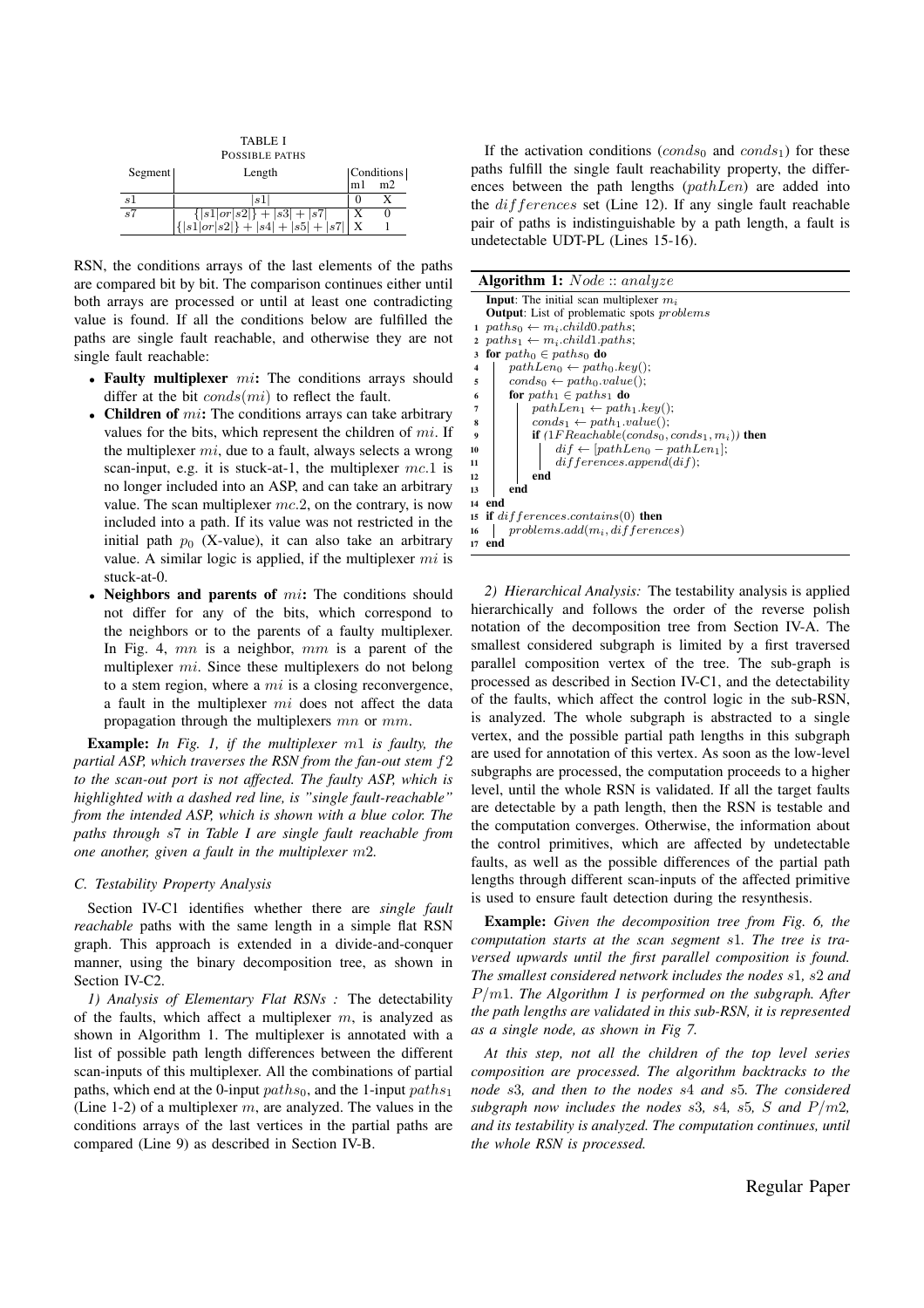

Fig. 7. Tree with merged nodes

# V. NON-SERIES-PARALLEL RSNS

Although most RSNs can be directly modeled as seriesparallel graphs, for some RSNs additional steps might be required to transform them into a series-parallel representation. To transform a non-series-parallel graph into a series-parallel form, either additional vertices or edges might be added into the initial graph [28], or removed from the graph [29].

In this section, for each non-series-parallel RSN region, a minimized number of additional virtual vertices is added into the initial RSN graph to build its series-parallel representation. The resulting series-parallel RSN graph representation is used for a testability analysis and, if needed, for a resynthesis of the RSN. Since the virtual changes will be reverted in the resynthesis phase, additional hardware overhead is not needed to transform the RSN graph into a series-parallel representation.

In the RSN graph, such fan-out stems are identified, which prevent the RSN graph from being series-parallel. Any fan-out stem *fviol*, which is located in the stem region of another fan-out stem *finit*, and which has the same closing reconvergence gate, is referred as a violation spot. The vertices, which are located between the fan-out stem *finit* and the violation spot *fviol*, are duplicated and are placed after the violation stem in the graph representation.

Example: *The initial RSN example from Fig. 1 is modified by adding an additional scan segment s*6*, as shown in Fig. 8.a. If its graph representation, which is shown in Fig. 8.b, would be reduced as much as possible, a single vertex representation will not be achieved. The decomposition tree for the resulting structure would include two sub-RSNs connected in series, as shown in Fig. 9.a. The first one consists of the scan segments s*1 *and s*2*, which are connected in parallel, and of the nonseries-parallel subgraph.*

In Fig. 10.a, the fanout-stem *f*2 is a violation spot. In Fig. 10.b, the branch 1 is duplicated; its copies are placed after the violation fan-out stem. The violation spots are resolved

sequentially, until a series-parallel representation of the RSN graph is obtained. The violation spots and their relative order of processing, are selected in a topological order of the RSN graph, which starts at the scan-in port. The fan-out stems, which are located closer to a primary scan-in vertex, are processed first, followed by the fan-out stems in their stem region, each time either going deeper in the hierarchy, or moving forward to a neighboring fan-out stem.

Example: *In the subgraph on the right hand side of Fig. 8, the fanout vertex f*3 *is located between the vertices f*2 *and m*3*. Since the multiplexer m*3 *is the closing reconvergence of the fanouts f*2 *and f*3*, it prevents the stem region of f*2 *from being series-parallel. In Fig. 10.c, an NSP region is transformed into a series-parallel form by duplicating the vertex s*4*. The resulting hierarchical binary decomposition tree, as shown in Fig. 9.b, only contains parallel and series compositions, as well as the leaf nodes, which correspond to the individual scan segments.*

#### VI. AUTOMATED RESYNTHESIS

At this point, either the initial RSN is series-parallel, or a small number of virtual vertices is added to obtain a series-parallel representation. The automated resynthesis is performed on series-parallel RSNs only if any faults are identified as undetectable by the altered path length. The resynthesis method discussed in Section VI-A ensures the detectability of a single fault in an elementary RSN and in Section VI-B the detectability of all single faults in the switch logic of a flat RSN is discussed. Section VI-C presents a divideand-conquer approach, which uses the previously constructed binary decomposition tree and makes the resynthesis approach scalable for large RSNs.

# *A. Enhancing the Testability for a Single Multiplexer*

In order to guarantee the detectability of the "stuck-at" faults, which affect a multiplexer *m*, it should be ensured that all the "single fault reachable" paths through the multiplexer have a unique path length. Therefore, a small number of cells is added at the scan-inputs of this multiplexer.

The possible differences between the lengths of the partial single fault reachable paths, which end at the specific scaninputs of the multiplexer, is obtained from the testability analysis as the set *differences*. A minimized length difference *addedCells* is calculated as a smallest by the absolute value number, which is missing in the *differences* set.



Fig. 8. a) Non series-parallel RSN b) Its graph

Regular Paper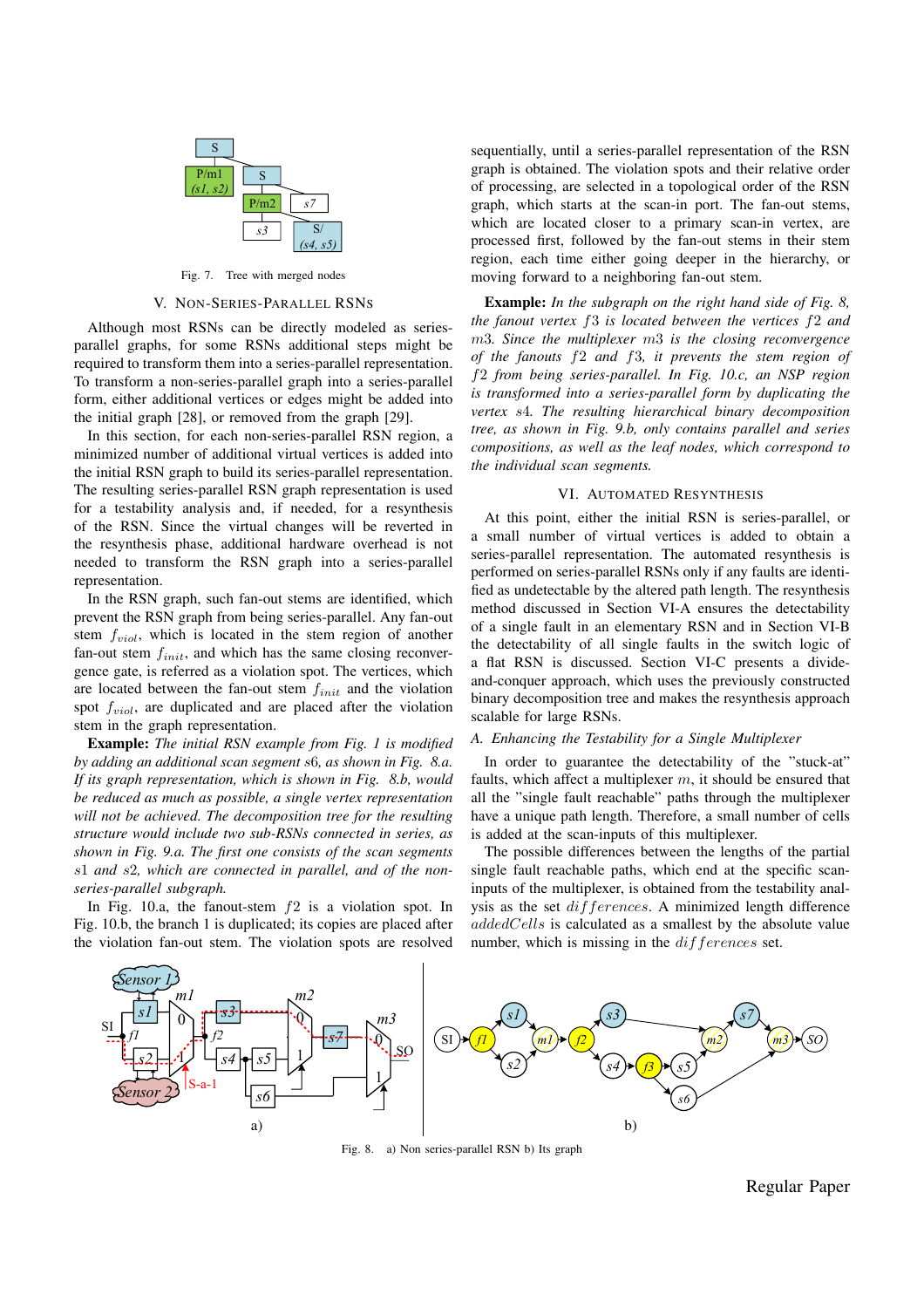

Fig. 9. Binary decomposition tree for a) non-series-parallel RSN from Fig. 8 b) its series-parallel representation



Fig. 10. a) Initial prohibited subgraph b) Transformed subgraph b) Transformed sub-graph of an RSN from Fig. 8

If the minimum length difference is a positive number, a number of scan cells equal to the absolute value of *addedCells* is inserted at the 1-scan-input of the multiplexer. The cells are added at the 0-scan-input otherwise.

Example: *If the set of the path length differences contains the values*  $\{-3, -1, 0, 1, 2, 3\}$ *, a value*  $" -2"$  *is taken and two scan cells are added at the zero scan-input.*

# *B. Enhancing the Testability in a Flat RSN*

The testability in a flat RSN graph is enhanced by using Algorithm 2, which ensures that the *single fault reachable* paths are distinguishable by path lengths. The vertices  $V_{in}$  of the graph serve as an input. The algorithm provides the vertex set *Vout* annotated with the updated lengths as an output. The following steps are performed:

- The topological order is computed, starting at the pseudoprimary scan-input (Line 1).
- *•* Each node is annotated with a weight, which is equal to the length of a scan primitive (Line 2). The lengths of the partial paths from a (pseudo-)primary scan-input to a given vertex and their activation conditions are obtained from the analysis, which is described in Section IV-B.
- If a given node is a scan multiplexer (Line 6), the information about its children is obtained. After the children are processed, it is ensured that the paths through the 0-input of the multiplexer, are distinguishable from the paths through the 1-input by the altered path length, as discussed in Section VI-A (Line 9).
- *•* Additional scan cells are inserted at one of the scan-inputs of the multiplexer, and the path lengths of the children nodes are updated considering the added scan cells (Line 10-11). The possible paths through the multiplexer are computed as a union of the paths through the scan-in branches of the multiplexer.

# Algorithm 2: *uniqueLength*



*•* The output vertex set *Vout* is updated with the new lengths of the scan primitives (Line 20).

# *C. Hierarchical Resynthesis*

The resynthesis of Section VI-B is applied in a divideand-conquer manner, using the *binary decomposition tree*, as shown in Algorithm 3. The binary decomposition tree *T* of the series-parallel RSN serves as an input, and the output is the vertex set  $V_{out}^{RSN}$  with the updated scan segments lengths. In the resulting RSN, all the single faults in the control logic are detectable by the altered path length. The computation starts from the left-most leaf node of the tree, and continues in the order of the reverse polish notation (Line 1).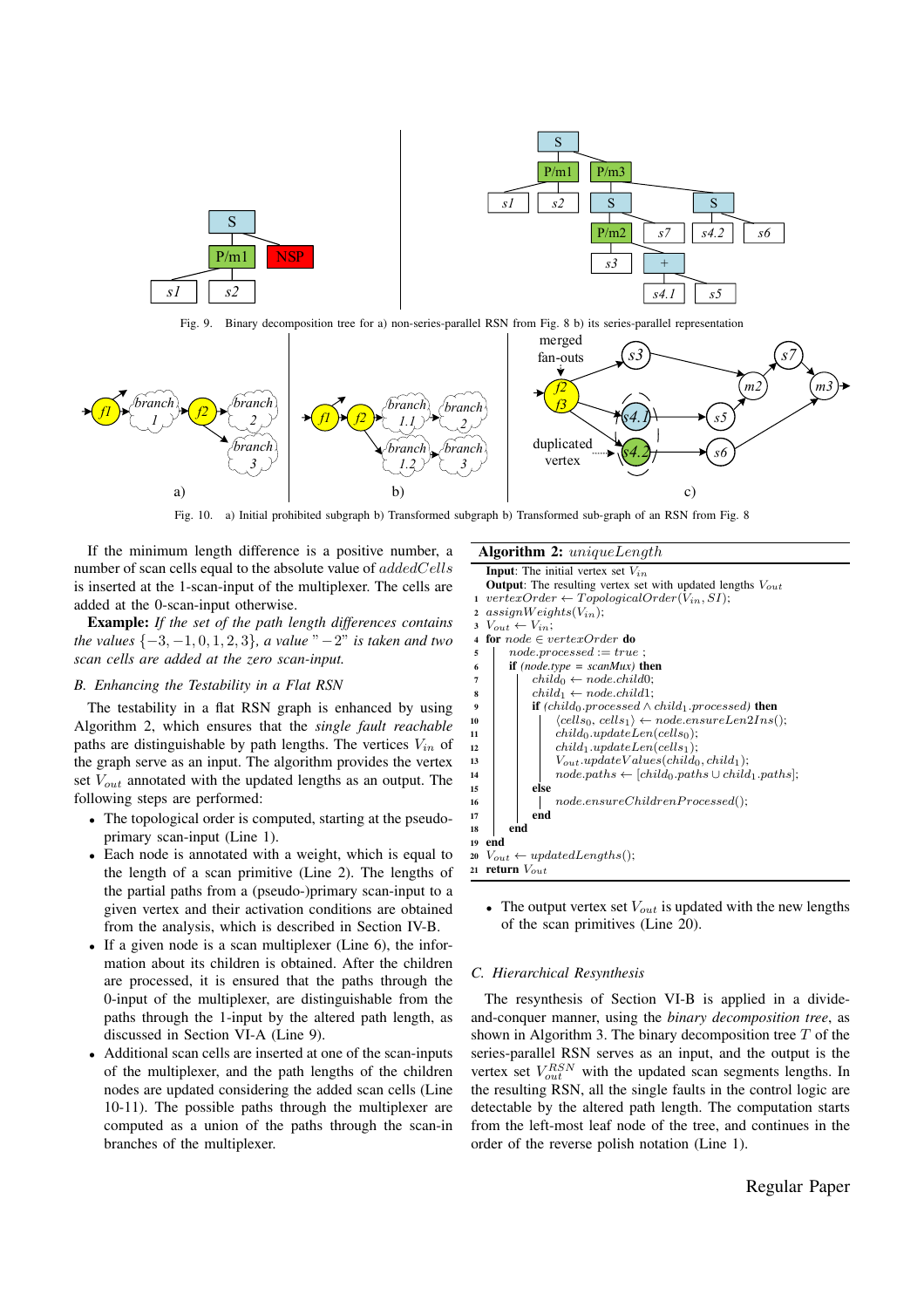|  |  | <b>Algorithm 3:</b> uniqueLength_hierarchical |  |
|--|--|-----------------------------------------------|--|
|--|--|-----------------------------------------------|--|

|                         | .                                                                                                           |
|-------------------------|-------------------------------------------------------------------------------------------------------------|
|                         | <b>Input:</b> The binary decomposition tree $T$ of a series-parallel graph<br>representation $G_{SP}^{RSN}$ |
|                         | <b>Output:</b> The vertex set with updated scan segments lengths $V_{out}^{RSN}$                            |
| 1                       | $vertexOrder \leftarrow Order(T, Rev - Polish)$ ;                                                           |
| $\mathbf{2}$            | for $node \in vertexOrder$ do                                                                               |
| 3                       | $child_0 \leftarrow node-treeChild0;$                                                                       |
| $\overline{\mathbf{4}}$ | $child_1 \leftarrow node-treeChild1;$                                                                       |
| 5                       | <b>if</b> (child <sub>0</sub> .processed $\wedge$ child <sub>1</sub> .processed) <b>then</b>                |
| 6                       | node.ensureChildrenProcessed();                                                                             |
| 7                       | end                                                                                                         |
| 8                       | if node.processed then                                                                                      |
| $\boldsymbol{9}$        | $V_{sub}.append(node);$                                                                                     |
| 10                      | $node.processed \leftarrow true;$                                                                           |
| 11                      | end                                                                                                         |
| 12                      | if node.treetype $=$ $'$ P' then                                                                            |
| 13                      |                                                                                                             |
| 14                      | $V_{sub}^{new} \leftarrow uniqueLength(V_{sub})$ ;<br>$V_{out}^{RSN}$ .updateValues( $V_{sub}^{new}$ );     |
| 15                      | $V_{sub} \leftarrow \emptyset;$                                                                             |
| 16                      | end                                                                                                         |
| 17 end                  |                                                                                                             |
|                         | 18 return                                                                                                   |
|                         |                                                                                                             |
|                         |                                                                                                             |

The order *vertexOrder* implies that the stem regions of the neighboring fan-out stems are processed sequentially, starting from a top-level fan-out stem, which is located closer to a primary scan-in port. Each stem region is processed in a bottom-up manner, starting from the leaves.

For each vertex, it is ensured that its children are already processed (Lines 5-6). A subnetwork is constructed by adding each further unprocessed vertex into a subset *Vsub* (Line 7-9). The graph traversal continues until the first parallel composition vertex is met (Line 12). A low-level sub-network, which includes the vertices *Vsub*, is processed as in Algorithm 2 (Line 13), and the output vertex set is updated with the values from the vertex subset  $V_{sub}^{new}$ , which considers the updated segment lengths. (Line 14).

Example: *For RSN in Fig. 1, the resynthesis follows the same order, as the hierarchical validation in Section IV-C2.*

# VII. IMPLEMENTATION

An initial RSN is given e.g. in the Instrument Connectivity Language (ICL). The information about the virtual vertices, which have been added, as discussed in Section V, to build a series-parallel RSN representation, is only required to speed up the analysis and the resynthesis process and is not needed for the output ICL generation.

The information about the new lengths of the scan segments, which have been updated to enhance the testability of a given RSN, is used to regenerate the ICL description. The ICL code lines, which provide the information about the length of a scan segment located at a particular scan input of a scan multiplexer, are updated with a new value. If, in the original RSN, there is no scan segment at the scan input of the multiplexer, an additional scan segment is added to the RSN structure and also to its ICL description. Since only some buffer scan cells are added into the initial RSN, the presented approach does not affect the functional connectivity and thereby also the security compliance [23] of the RSN. In the resulting RSN, any fault in the switch logic would result in the altered ASP length.

#### VIII. EXPERIMENTAL RESULTS

The automated resynthesis flow has been implemented in the *eda1687* framework of [6]. The experiments have been conducted on Intel(R) Xeon(R) W-2125 CPU at 4.00GHz with 132 GB of main memory. The RSN benchmarks have been taken from the ITC'2016 [30] and the DATE'2019 [16] benchmark sets.

For the considered benchmarks the number of scan multiplexers (Column 2), SIBs (Column 3), scan segments (Column 4), scan cells (Column 5) and the highest hierarchy level (Column 6) are given in Table II.

TABLE II CHARACTERISTICS OF BENCHMARKS

| $\overline{(1)$ Design | (2)<br>#muxes | #sibs(4)<br>(3) | #segs   | (5)               | #cells $(6)$ #lvl                               |
|------------------------|---------------|-----------------|---------|-------------------|-------------------------------------------------|
| <b>BasicSCB</b>        | 10            |                 | 21      | 176               | 4                                               |
| Mingle                 | 13            | 10              | 22      | 270               | 3                                               |
| TreeFlat               | 24            | 12              | 24      | 101               | $\overline{2}$                                  |
| TreeUnbalanced         | 28            | 28              | 63      | 41,887            | 11                                              |
| TreeBalanced           | 46            | 43              | 90      | 5,581             | 7                                               |
| TreeFlat_Ex            | 60            | 57              | 123     | 5,194             | 5                                               |
| q12710                 | 25            | 25              | 47      | 26, 183           | $\begin{array}{c}\n23 \\ 32 \\ 23\n\end{array}$ |
| a586710                | 47            |                 | 79      | 41,682            |                                                 |
| p34392                 | 142           |                 | 245     | 23,261            |                                                 |
| $t$ 512505             | 160           |                 | 288     | 77,006            |                                                 |
| p22810                 | 283           | 283             | 537     | 30,111            |                                                 |
| p93791                 | 653           |                 | 1,241   | 98,637            | 3                                               |
| MBIST 1 5 5            | 15            | 8               | 113     | 548               | 4                                               |
| MBIST 1 5 20           | 15            | 8               | 338     | 1,523             | 4                                               |
| MBIST 1 20 20          | 45            | 23              | 4,179   | 6,068             | $\overline{4}$                                  |
| MBIST 2 5 5            | 28            | 16              | 224     | 1,091             | $\overline{4}$                                  |
| MBIST_2_5_20           | 28            | 16              | 674     | 3,041             | $\overline{4}$                                  |
| MBIST 2 20 20          | 88            | 46              | 2,624   | 12,131            | $\overline{4}$                                  |
| MBIST_5_5_5            | 67            | 40              | 557     | 2,720             | $\overline{4}$                                  |
| MBIST 5 20 20          | 217           | 115             | 6,557   | 30,320            | $\overline{4}$                                  |
| MBIST 5 100 20         | 1,017         | 515             | 32,557  | 151,520           | $\overline{4}$                                  |
| MBIST 5 100 100        | 1,017         | 515             | 151,135 | 671,520           | 4                                               |
| MBIST 20 20 20         | 862           | 460             | 26,222  | 121,265           | $\overline{4}$                                  |
| MBIST_55_20_5          | 2,367         | 1,265           | 22,607  | 118,970           | $\overline{4}$                                  |
| MBIST 100 20 5         | 8,102         | 2,300           | 41,102  | 216,305           | 4                                               |
| MBIST 100 100 5        | 20,102        | 10,300          |         | 172,700 1,080,305 | 4                                               |

### *A. Initial Benchmark Set*

The presented analysis method has checked the existence of faults in the switch logic, which remain undetected due to the unaltered path length. If any faults are undetectable, additional scan cells are inserted into the RSN. The testability analysis has been performed within an acceptable runtime.

*1) Problems with Testability:* For the benchmark designs *TreeBalanced, Mingle, BasicSCB*, the presented testability analysis approach identified single faults in the switch logic, which are undetectable by a path length. A minor number of scan cells, which ranges between 4 scan cells for *Mingle* and 8 scan cells for *BasicSCB*, has been added into the initial RSN structure to ensure fault detection by the existing methods. A negligible runtime (below 3 seconds) has been required to perform both the analysis and the resynthesis.

*2) Proof of Testability:* As expected, for a major part of all widely-approved benchmarks, any fault in the RSN switch logic is detectable by an altered path length. Using the presented approach, it has been algorithmically proven that the remaining considered benchmarks are testable with respect to single faults. The ability to prove this property for any given RSN design with an arbitrary structure is one of the major contributions of this paper.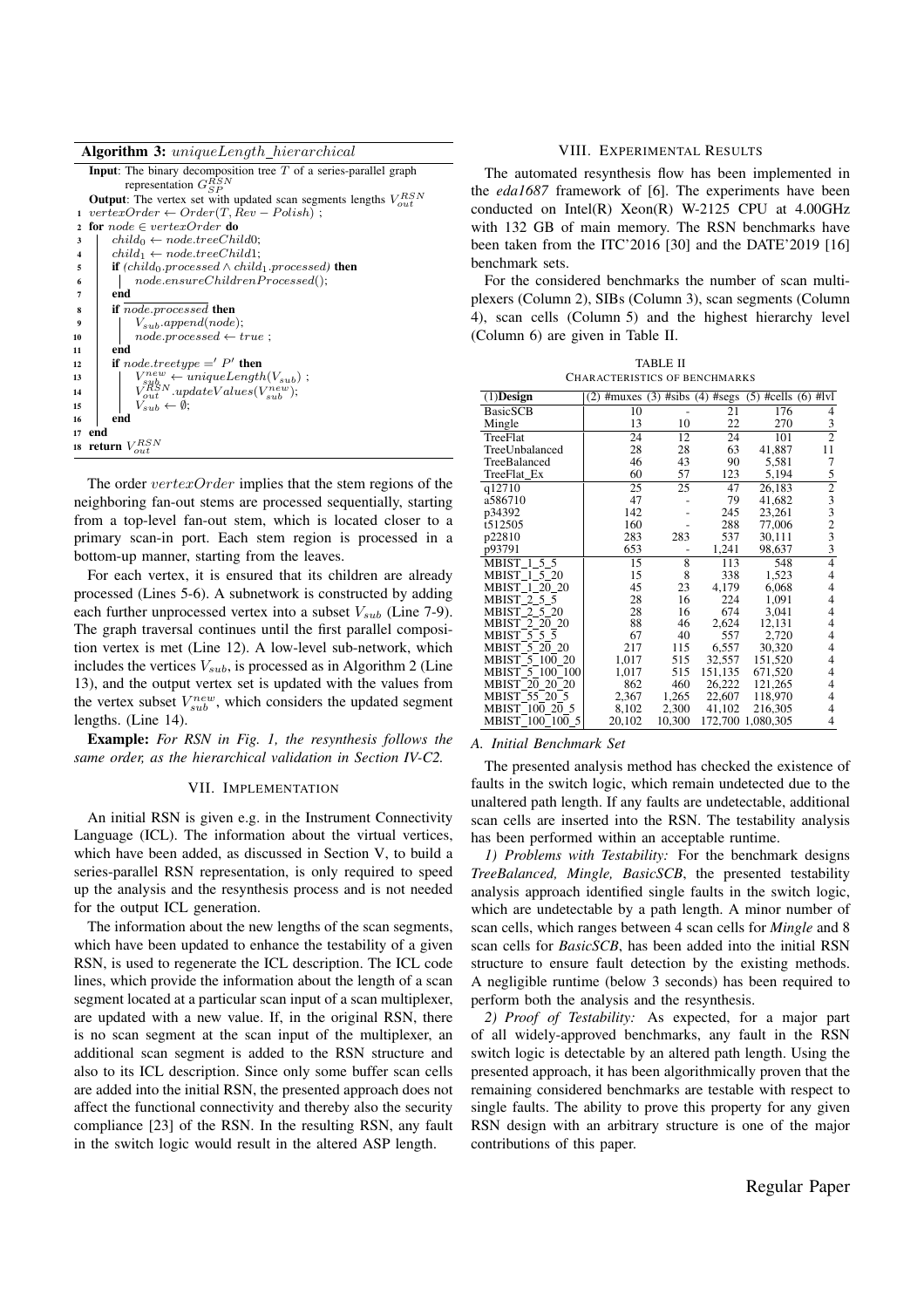# *B. Specifics of Processing*

*1) ITC'16 Benchmarks [30]:* The ITC'16 benchmarks are processed with the presented DfT method. As expected, most of the RSN benchmarks can be modeled as series-parallel graphs, and a transformation into a series-parallel form is not required. Only the *"TreeFlat"* benchmark graph is not series-parallel. It is transformed into a series-parallel form, and virtual vertices are added to perform the transformation.

*2) DATE'19 Benchmarks [16]:* A hierarchical structure of benchmarks from the DATE'19 benchmark set is shown in Fig. 11. A top-level chip TAP controller is used to access *N* cores, such that each of the cores accesses the memory via *M* controllers. Each core is accessed via a separate Segment Insertion Bit (SIB core).



Fig. 11. MBIST benchmarks structure

The automated testability-enhancing resynthesis is applied to the DATE'19 benchmarks hierarchically. First, each sub-RSN, which corresponds to a single core (shown with green in Fig. 11), is modeled as a series-parallel graph. The resynthesis approach is first applied on a core-level to ensure single fault detection. A top-level chip TAP controller graph representation, is constructed next. Here, each core is modeled with a single vertex, and the information about the possible path lengths in a core is used for vertex annotation. A toplevel representation is transformed from an arbitrary nonseries-parallel graph into a series-parallel graph by adding just two virtual vertices for each benchmark. The detection of faults in a top-level representation is analyzed with the presented approach, and, if needed, a minimized number of cells is added.

# *C. Artificial Benchmarks*

Since for the most initial benchmarks, the testability property has been proven, the applicability of the structural resynthesis up to this point has been only validated on a limited number of the initial benchmarks. For the third-party RSN designs the testability property is not guaranteed, and the scalability and efficiency of the resynthesis must be validated as well. To create a representative benchmark set, which contains a high number of large RSN designs, additional bypass registers with a controllable length are implemented. The testability of the modified benchmarks has been analyzed and the benchmarks have been resynthesized to ensure the unique path lengths within a single fault assumption in the

switch logic. The output of the automated resynthesis method is the list of scan segments with their modified length. This list is used to modify the initial RSN to obtain a testable RSN.

The results are presented in Table III. Column 2 shows a number of additional scan cells, which have been added into the RSN. In average, one additional scan cell has been required for each modified scan segment. Compared with the total number of scan segments in RSNs (Column 4, Table II), and especially with the number of scan cells (Column 5, Table II), the presented method requires a negligible hardware overhead, and the increase of the instruments access latency through the resynthesized RSN is negligible as well. The number of virtual changes, which have been performed to transform an arbitrary graph into a series-parallel form, is given in Column 3 for all the benchmarks.

The number of faults in the control scan primitives is given in Column 4 for all the benchmarks, and includes all single stuck-at faults, affecting control primitives. In Column 5, the number of undetected faults, whose detection relies on ASP length,  $UDT - PL$  is given for the initial RSNs. For the resynthesized RSNs, after the presented method is applied, each single fault in the control logic is detectable by an altered path length, as validated by the repeated testability analysis. The runtime of the approach is acceptable and requires less than 25 minutes for the largest benchmarks, and just few seconds for the most of the benchmarks (Column 6).

### IX. CONCLUSION

This paper presents an automated resynthesis approach, which allows to test the control signals of RSNs. The testability of RSNs with respect to high-level stuck-at faults in the switch logic and control signals is accurately analyzed. If at least one fault in the switch logic is not detectable by the changed path length in the initial RSN, a light-weight resynthesis is applied to the RSN and adds a minimized number of scan cells. The resulting RSN is validated again using the presented testability analysis method, to check whether all the faults are now detectable by a path length. The presented method can be applied in addition to the known test, diagnosis and post-silicon validation methods for RSNs. The results show the efficiency and the scalability of the presented method for large RSNs designs with an arbitrary structure.

#### ACKNOWLEDGMENTS

This work was supported by the German Research Foundation (DFG) under grant WU 245/17-2 (ACCESS) and partially supported by Advantest as part of the Graduate School "Intelligent Methods for Test and Reliability" (GS-IMTR) at the University of Stuttgart.

#### **BIBLIOGRAPHY**

- [1] M. A. Kochte and H.-J. Wunderlich, "Dependable on-chip infrastructure for dependable MPSOCs," in *Proc. Latin-American Test Symp. (LATS)*, 2016, pp. 109–114.
- [2] "IEEE Standard for Access and Control of Instrumentation Embedded within a Semiconductor Device," *IEEE Std 1687-2014*, pp. 1–283, Dec. 2014.